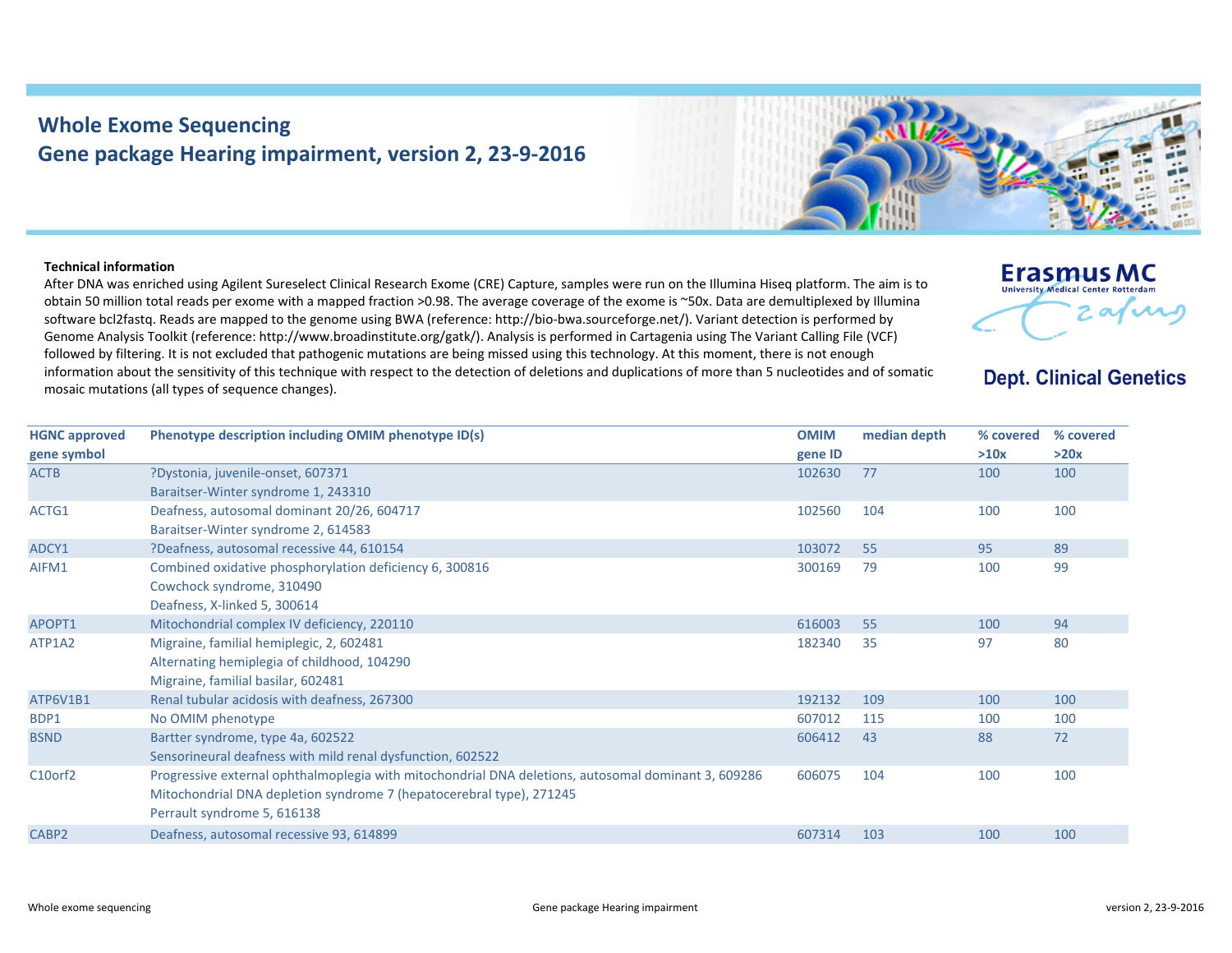| <b>HGNC approved</b> | Phenotype description including OMIM phenotype ID(s)                  | <b>OMIM</b> | median depth | % covered | % covered |
|----------------------|-----------------------------------------------------------------------|-------------|--------------|-----------|-----------|
| gene symbol          |                                                                       | gene ID     |              | >10x      | >20x      |
| CACNA1D              | Sinoatrial node dysfunction and deafness, 614896                      | 114206      | 58           | 100       | 95        |
|                      | Primary aldosteronism, seizures, and neurologic abnormalities, 615474 |             |              |           |           |
| CC2D2A               | Joubert syndrome 9, 612285                                            | 612013      | 95           | 100       | 99        |
|                      | Meckel syndrome 6, 612284                                             |             |              |           |           |
|                      | COACH syndrome, 216360                                                |             |              |           |           |
| CCDC50               | ?Deafness, autosomal dominant 44, 607453                              | 611051      | 82           | 100       | 99        |
| CD164                | No OMIM phenotype                                                     | 603356      | 69           | 100       | 100       |
| CDH <sub>23</sub>    | Usher syndrome, type 1D, 601067                                       | 605516      | 47           | 93        | 91        |
|                      | Deafness, autosomal recessive 12, 601386                              |             |              |           |           |
|                      | Usher syndrome, type 1D/F digenic, 601067                             |             |              |           |           |
| CEACAM16             | ?Deafness, autosomal dominant 4B, 614614                              | 614591      | 119          | 100       | 100       |
| CIB <sub>2</sub>     | Deafness, autosomal recessive 48, 609439                              | 605564      | 88           | 100       | 100       |
|                      | Usher syndrome, type IJ, 614869                                       |             |              |           |           |
| CLDN14               | Deafness, autosomal recessive 29, 614035                              | 605608      | 109          | 100       | 100       |
| CLIC5                | ?Deafness, autosomal recessive 103, 616042                            | 607293      | 55           | 100       | 100       |
| <b>CLPP</b>          | Perrault syndrome 3, 614129                                           | 601119      | 44           | 100       | 94        |
| CLRN1                | Usher syndrome, type 3A, 276902                                       | 606397      | 60           | 97        | 90        |
|                      | Retinitis pigmentosa 61, 614180                                       |             |              |           |           |
| <b>COCH</b>          | Deafness, autosomal dominant 9, 601369                                | 603196      | 105          | 100       | 100       |
| <b>COL11A1</b>       | Stickler syndrome, type II, 604841                                    | 120280      | 111          | 100       | 100       |
|                      | Marshall syndrome, 154780                                             |             |              |           |           |
|                      | {Lumbar disc herniation, susceptibility to}, 603932                   |             |              |           |           |
|                      | Fibrochondrogenesis 1, 228520                                         |             |              |           |           |
| <b>COL11A2</b>       | Stickler syndrome, type III, 184840                                   | 120290      | 56           | 98        | 88        |
|                      | Otospondylomegaepiphyseal dysplasia, 215150                           |             |              |           |           |
|                      | Weissenbacher-Zweymuller syndrome, 277610                             |             |              |           |           |
|                      | Deafness, autosomal dominant 13, 601868                               |             |              |           |           |
|                      | Deafness, autosomal recessive 53, 609706                              |             |              |           |           |
|                      | Fibrochondrogenesis 2, 614524                                         |             |              |           |           |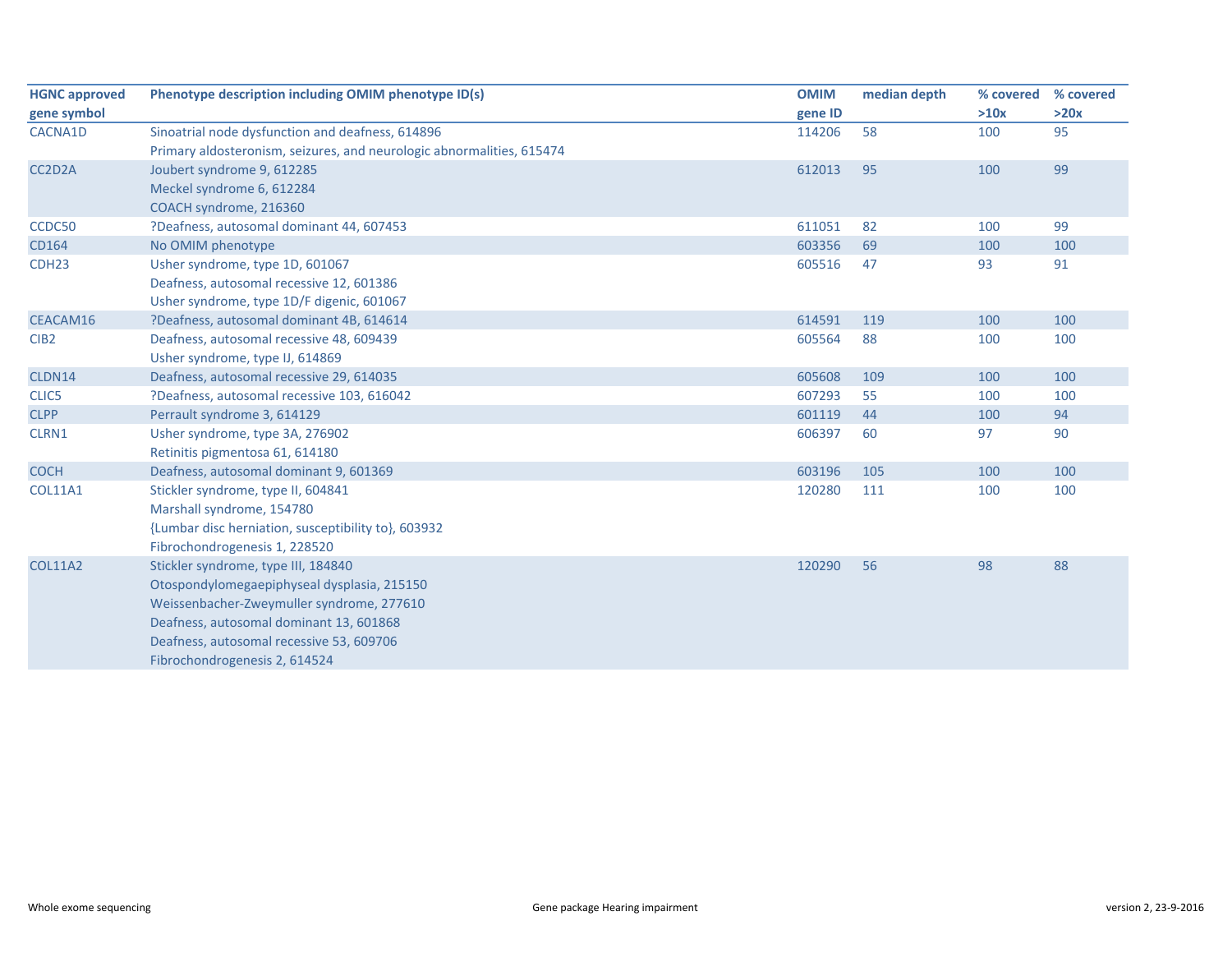| <b>HGNC approved</b> | Phenotype description including OMIM phenotype ID(s)             | <b>OMIM</b> | median depth |      | % covered % covered |
|----------------------|------------------------------------------------------------------|-------------|--------------|------|---------------------|
| gene symbol          |                                                                  | gene ID     |              | >10x | >20x                |
| COL2A1               | Stickler syndrome, type I, 108300                                | 120140      | 64           | 100  | 97                  |
|                      | Kniest dysplasia, 156550                                         |             |              |      |                     |
|                      | Achondrogenesis, type II or hypochondrogenesis, 200610           |             |              |      |                     |
|                      | SED congenita, 183900                                            |             |              |      |                     |
|                      | SMED Strudwick type, 184250                                      |             |              |      |                     |
|                      | Epiphyseal dysplasia, multiple, with myopia and deafness, 132450 |             |              |      |                     |
|                      | Spondyloperipheral dysplasia, 271700                             |             |              |      |                     |
|                      | Osteoarthritis with mild chondrodysplasia, 604864                |             |              |      |                     |
|                      | Vitreoretinopathy with phalangeal epiphyseal dysplasia           |             |              |      |                     |
|                      | Platyspondylic skeletal dysplasia, Torrance type, 151210         |             |              |      |                     |
|                      | Otospondylomegaepiphyseal dysplasia, 215150                      |             |              |      |                     |
|                      | Avascular necrosis of the femoral head, 608805                   |             |              |      |                     |
|                      | Legg-Calve-Perthes disease, 150600                               |             |              |      |                     |
|                      | Stickler sydrome, type I, nonsyndromic ocular, 609508            |             |              |      |                     |
|                      | Czech dysplasia, 609162                                          |             |              |      |                     |
|                      | Spondyloepiphyseal dysplasia, Stanescu type, 616583              |             |              |      |                     |
| COL4A3               | Alport syndrome, autosomal recessive, 203780                     | 120070      | 74           | 100  | 99                  |
|                      | Hematuria, benign familial, 141200                               |             |              |      |                     |
|                      | Alport syndrome, autosomal dominant, 104200                      |             |              |      |                     |
| COL4A4               | Alport syndrome, autosomal recessive, 203780                     | 120131      | 62           | 98   | 97                  |
|                      | Hematuria, familial benign                                       |             |              |      |                     |
| COL4A5               | Alport syndrome, 301050                                          | 303630      | 62           | 100  | 96                  |
| COL4A6               | ?Deafness, X-linked 6, 300914                                    | 303631      | 34           | 97   | 79                  |
| COL9A1               | ?Epiphyseal dysplasia, multiple, 6, 614135                       | 120210      | 40           | 98   | 87                  |
|                      | Stickler syndrome, type IV, 614134                               |             |              |      |                     |
| COL9A2               | Epiphyseal dysplasia, multiple, 2, 600204                        | 120260      | 71           | 99   | 95                  |
|                      | {Intervertebral disc disease, susceptibility to}, 603932         |             |              |      |                     |
|                      | ?Stickler syndrome, type V, 614284                               |             |              |      |                     |
| <b>CRYM</b>          | Deafness, autosomal dominant 40, 616357                          | 123740      | 50           | 100  | 94                  |
| DCDC2                | Nephronophthisis 19, 616217                                      | 605755      | 70           | 100  | 100                 |
|                      | ?Deafness, autosomal recessive 66, 610212                        |             |              |      |                     |
| DFNA5                | Deafness, autosomal dominant 5, 600994                           | 608798      | 58           | 100  | 93                  |
| DFNB59               | Deafness, autosomal recessive 59, 610220                         | 610219      | 88           | 100  | 100                 |
| DIAPH1               | Deafness, autosomal dominant 1, 124900                           | 602121      | 79           | 100  | 97                  |
|                      | Seizures, cortical blindness, microcephaly syndrome, 616632      |             |              |      |                     |
| DIAPH3               | Auditory neuropathy, autosomal dominant, 1, 609129               | 614567      | 80           | 100  | 96                  |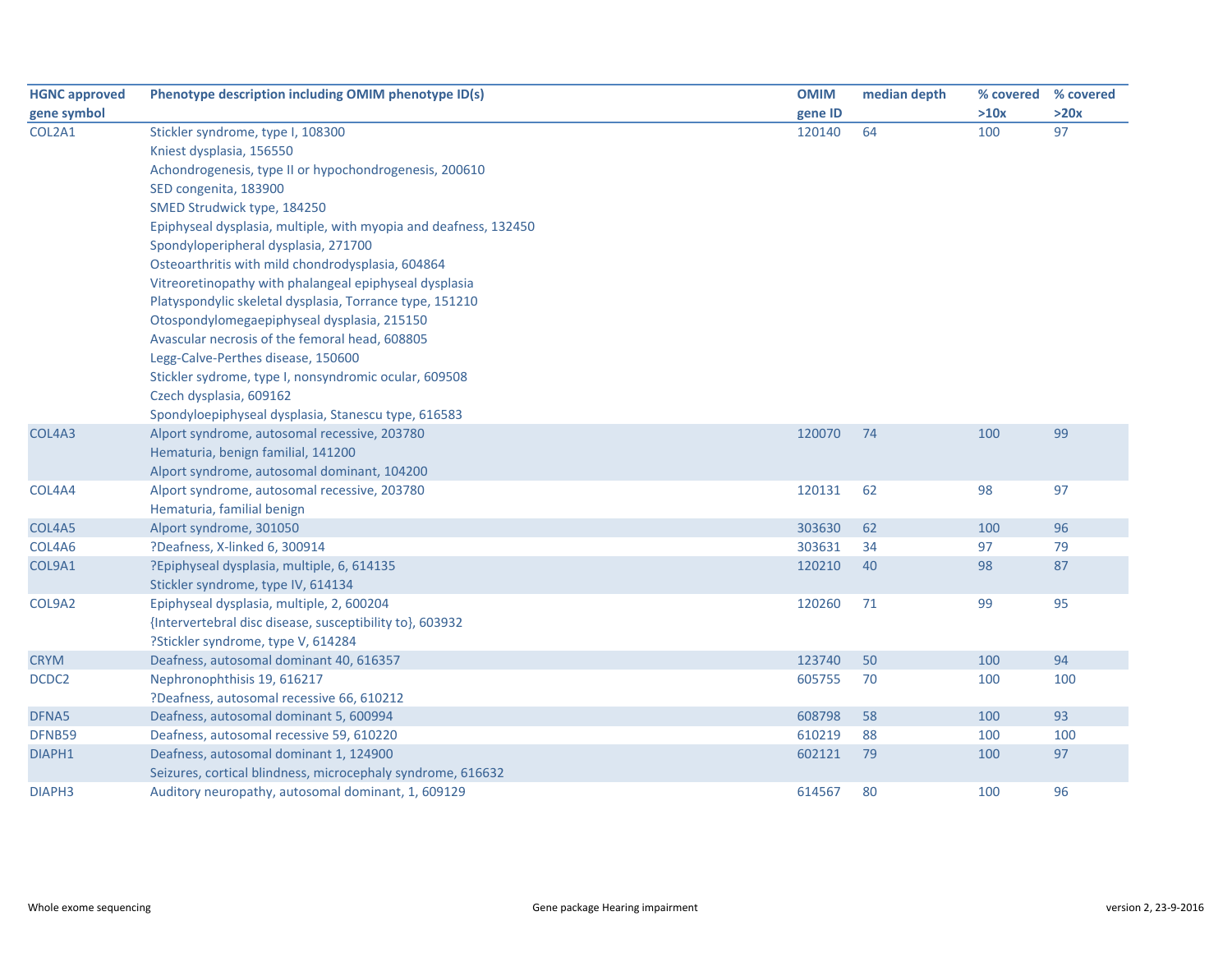| <b>HGNC approved</b> | Phenotype description including OMIM phenotype ID(s)                            | <b>OMIM</b> | median depth | % covered | % covered |
|----------------------|---------------------------------------------------------------------------------|-------------|--------------|-----------|-----------|
| gene symbol          |                                                                                 | gene ID     |              | >10x      | >20x      |
| <b>DSPP</b>          | Dentinogenesis imperfecta, Shields type II, 125490                              | 125485      | 54           | 100       | 92        |
|                      | Deafness, autosomal dominant 39, with dentinogenesis, 605594                    |             |              |           |           |
|                      | Dentinogenesis imperfecta, Shields type III, 125500                             |             |              |           |           |
|                      | Dentin dysplasia, type II, 125420                                               |             |              |           |           |
| EDN3                 | Waardenburg syndrome, type 4B, 613265                                           | 131242      | 49           | 84        | 61        |
|                      | Central hypoventilation syndrome, congenital, 209880                            |             |              |           |           |
|                      | {Hirschsprung disease, susceptibility to, 4}, 613712                            |             |              |           |           |
| <b>EDNRB</b>         | {Hirschsprung disease, susceptibility to, 2}, 600155                            | 131244      | 103          | 100       | 100       |
|                      | ABCD syndrome, 600501                                                           |             |              |           |           |
|                      | Waardenburg syndrome, type 4A, 277580                                           |             |              |           |           |
| ELMOD3               | ?Deafness, autosomal recessive 88, 615429                                       | 615427      | 93           | 100       | 100       |
| EPS8                 | ?Deafness, autosomal recessive 102, 615974                                      | 600206      | 65           | 100       | 94        |
| <b>ESPN</b>          | Deafness, autosomal recessive 36, 609006                                        | 606351      | 41           | 90        | 75        |
|                      | Deafness, neurosensory, without vestibular involvement, autosomal dominant      |             |              |           |           |
| <b>ESRRB</b>         | Deafness, autosomal recessive 35, 608565                                        | 602167      | 37           | 84        | 66        |
| EYA1                 | Branchiootorenal syndrome 1, with or without cataracts, 113650                  | 601653      | 80           | 100       | 100       |
|                      | Anterior segment anomalies with or without cataract, 113650                     |             |              |           |           |
|                      | Branchiootic syndrome 1, 602588                                                 |             |              |           |           |
|                      | ?Otofaciocervical syndrome, 166780                                              |             |              |           |           |
| EYA4                 | Deafness, autosomal dominant 10, 601316                                         | 603550      | 78           | 100       | 96        |
|                      | Cardiomyopathy, dilated, 1J, 605362                                             |             |              |           |           |
| FAM65B               | ?Deafness, autosomal recessive 104, 616515                                      | 611410      | 82           | 100       | 100       |
| FGF3                 | Deafness, congenital with inner ear agenesis, microtia, and microdontia, 610706 | 164950      | 46           | 99        | 91        |
| FOXI1                | Enlarged vestibular aqueduct, 600791                                            | 601093      | 60           | 100       | 97        |
| GIPC3                | Deafness, autosomal recessive 15, 601869                                        | 608792      | 84           | 100       | 100       |
| GJB <sub>2</sub>     | Deafness, autosomal recessive 1A, 220290                                        | 121011      | 70           | 94        | 88        |
|                      | Deafness, autosomal dominant 3A, 601544                                         |             |              |           |           |
|                      | Vohwinkel syndrome, 124500                                                      |             |              |           |           |
|                      | Keratoderma, palmoplantar, with deafness, 148350                                |             |              |           |           |
|                      | Keratitis-ichthyosis-deafness syndrome, 148210                                  |             |              |           |           |
|                      | Hystrix-like ichthyosis with deafness, 602540                                   |             |              |           |           |
|                      | Bart-Pumphrey syndrome, 149200                                                  |             |              |           |           |
| GJB3                 | Erythrokeratodermia variabilis et progressiva, 133200                           | 603324      | 122          | 100       | 100       |
|                      | Deafness, autosomal dominant 2B, 612644                                         |             |              |           |           |
|                      | Deafness, autosomal recessive                                                   |             |              |           |           |
|                      | Deafness, autosomal dominant, with peripheral neuropathy                        |             |              |           |           |
|                      | Deafness, digenic, GJB2/GJB3, 220290                                            |             |              |           |           |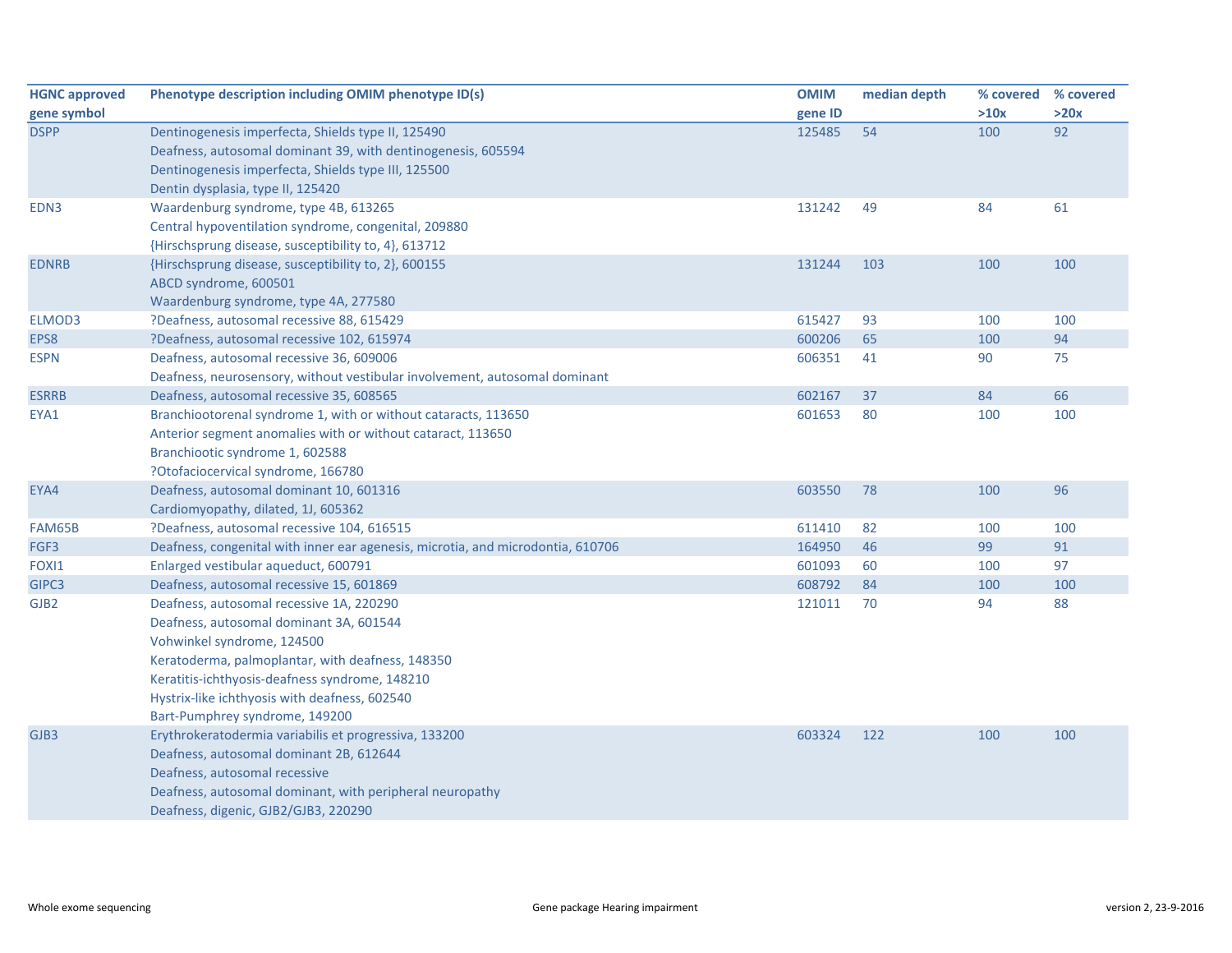| <b>HGNC approved</b> | Phenotype description including OMIM phenotype ID(s)            | <b>OMIM</b> | median depth | % covered | % covered |
|----------------------|-----------------------------------------------------------------|-------------|--------------|-----------|-----------|
| gene symbol          |                                                                 | gene ID     |              | >10x      | >20x      |
| GJB6                 | Deafness, autosomal dominant 3B, 612643                         | 604418      | 114          | 100       | 100       |
|                      | Deafness, autosomal recessive 1B, 612645                        |             |              |           |           |
|                      | Deafness, digenic GJB2/GJB6, 220290                             |             |              |           |           |
|                      | Ectodermal dysplasia 2, Clouston type, 129500                   |             |              |           |           |
| GPR98                | Febrile seizures, familial, 4, 604352                           | 602851      | 90           | 100       | 100       |
|                      | Usher syndrome, type 2C, 605472                                 |             |              |           |           |
|                      | Usher syndrome, type 2C, GPR98/PDZD7 digenic, 605472            |             |              |           |           |
| GPSM2                | Chudley-McCullough syndrome, 604213                             | 609245      | 76           | 100       | 97        |
| GRHL <sub>2</sub>    | Deafness, autosomal dominant 28, 608641                         | 608576      | 75           | 100       | 99        |
|                      | Ectodermal dysplasia/short stature syndrome, 616029             |             |              |           |           |
| GRXCR1               | Deafness, autosomal recessive 25, 613285                        | 613283      | 93           | 100       | 100       |
| <b>GRXCR2</b>        | ?Deafness, autosomal recessive 101, 615837                      | 615762      | 47           | 100       | 96        |
| <b>HARS</b>          | Usher syndrome type 3B, 614504                                  | 142810      | 86           | 100       | 99        |
|                      | Charcot-Marie-Tooth disease, axonal, type 2W, 616625            |             |              |           |           |
| HARS <sub>2</sub>    | ?Perrault syndrome 2, 614926                                    | 600783      | 107          | 100       | 100       |
| <b>HGF</b>           | Deafness, autosomal recessive 39, 608265                        | 142409      | 83           | 100       | 99        |
| HOMER2               | ?Deafness, autosomal dominant 68, 616707                        | 604799      | 50           | 99        | 91        |
| <b>HSD17B4</b>       | D-bifunctional protein deficiency, 261515                       | 601860      | 63           | 99        | 96        |
|                      | Perrault syndrome 1, 233400                                     |             |              |           |           |
| ILDR1                | Deafness, autosomal recessive 42, 609646                        | 609739      | 63           | 100       | 97        |
| <b>KARS</b>          | ?Charcot-Marie-Tooth disease, recessive intermediate, B, 613641 | 601421      | 100          | 100       | 100       |
|                      | Deafness, autosomal recessive 89, 613916                        |             |              |           |           |
| <b>KCNE1</b>         | Jervell and Lange-Nielsen syndrome 2, 612347                    | 176261      | 163          | 100       | 100       |
|                      | Long QT syndrome 5, 613695                                      |             |              |           |           |
| KCNJ10               | SESAME syndrome, 612780                                         | 602208      | 122          | 100       | 100       |
|                      | Enlarged vestibular aqueduct, digenic, 600791                   |             |              |           |           |
| KCNQ1                | Long QT syndrome 1, 192500                                      | 607542      | 75           | 93        | 90        |
|                      | Jervell and Lange-Nielsen syndrome, 220400                      |             |              |           |           |
|                      | Atrial fibrillation, familial, 3, 607554                        |             |              |           |           |
|                      | Short QT syndrome 2, 609621                                     |             |              |           |           |
|                      | {Long QT syndrome 1, acquired, susceptibility to}, 192500       |             |              |           |           |
| KCNQ4                | Deafness, autosomal dominant 2A, 600101                         | 603537      | 98           | 95        | 94        |
| <b>KITLG</b>         | [Skin/hair/eye pigmentation 7, blond/brown hair], 611664        | 184745      | 55           | 100       | 95        |
|                      | Hyperpigmentation with or without hypopigmentation, 145250      |             |              |           |           |
|                      | Deafness, congenital, unilateral or asymmetric, 616697          |             |              |           |           |
| LARS <sub>2</sub>    | Perrault syndrome 4, 615300                                     | 604544      | 50           | 100       | 97        |
| LHFPL5               | Deafness, autosomal recessive 67, 610265                        | 609427      | 123          | 100       | 100       |
| LOXHD1               | Deafness, autosomal recessive 77, 613079                        | 613072      | 100          | 100       | 100       |
| <b>LRTOMT</b>        | Deafness, autosomal recessive 63, 611451                        | 612414      | 98           | 100       | 100       |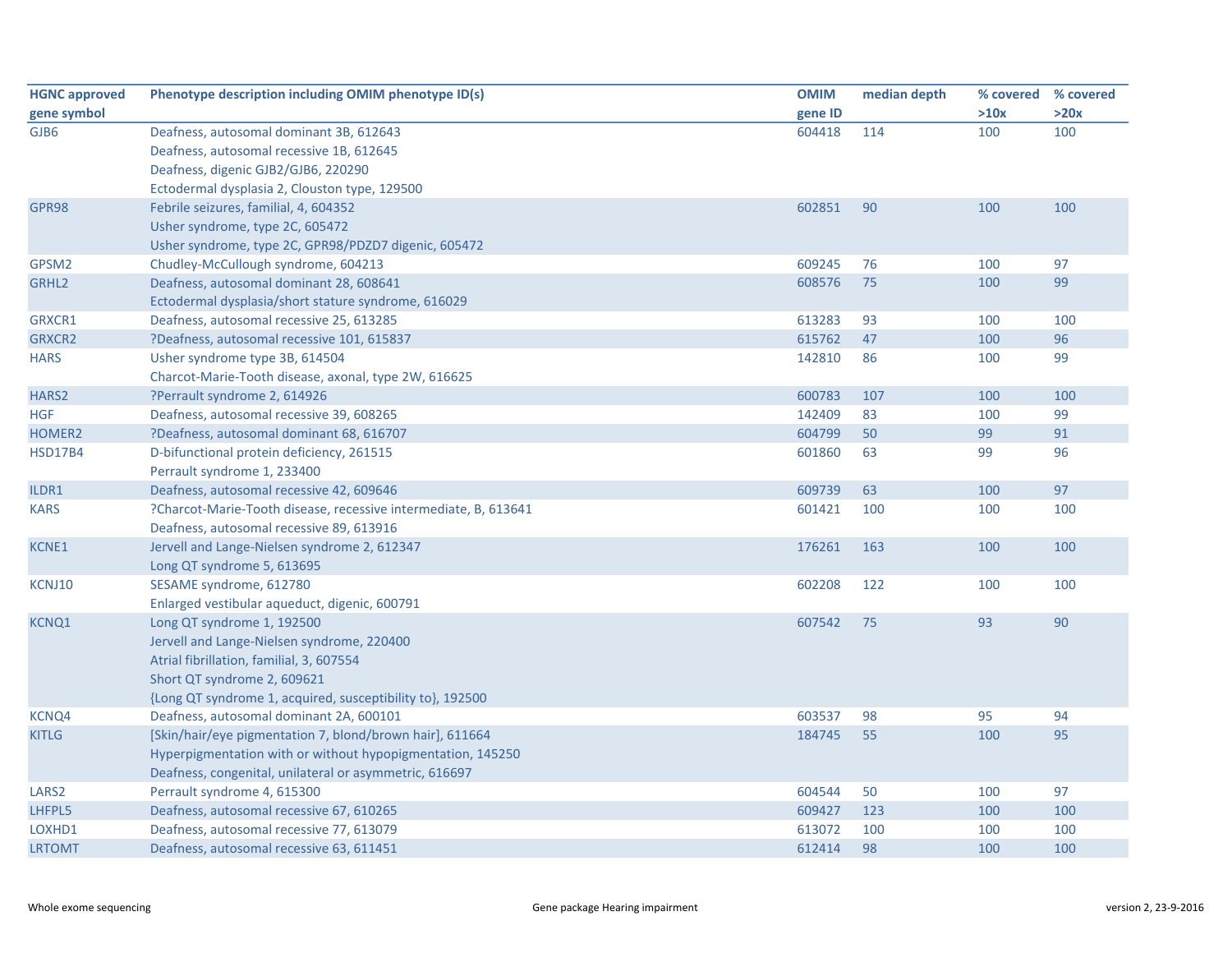| <b>HGNC approved</b>           | Phenotype description including OMIM phenotype ID(s)                      | <b>OMIM</b> | median depth     | % covered | % covered |
|--------------------------------|---------------------------------------------------------------------------|-------------|------------------|-----------|-----------|
| gene symbol                    |                                                                           | gene ID     |                  | >10x      | >20x      |
| MARVELD2                       | Deafness, autosomal recessive 49, 610153                                  | 610572      | 91               | 100       | 98        |
| MCM <sub>2</sub>               | No OMIM phenotype                                                         | 116945      | 62               | 100       | 98        |
| <b>MIR96</b>                   | Deafness, autosomal dominant 50, 613074                                   | 611606      | No coverage data |           |           |
| <b>MITF</b>                    | Waardenburg syndrome, type 2A, 193510                                     | 156845      | 54               | 100       | 98        |
|                                | Waardenburg syndrome/ocular albinism, digenic, 103470                     |             |                  |           |           |
|                                | Tietz albinism-deafness syndrome, 103500                                  |             |                  |           |           |
|                                | {Melanoma, cutaneous malignant, susceptibility to, 8}, 614456             |             |                  |           |           |
| MSRB3                          | Deafness, autosomal recessive 74, 613718                                  | 613719      | 72               | 100       | 99        |
| MYH14                          | Deafness, autosomal dominant 4A, 600652                                   | 608568      | 70               | 99        | 95        |
|                                | ?Peripheral neuropathy, myopathy, hoarseness, and hearing loss, 614369    |             |                  |           |           |
| MYH9                           | May-Hegglin anomaly, 155100                                               | 160775      | 91               | 100       | 100       |
|                                | Fechtner syndrome, 153640                                                 |             |                  |           |           |
|                                | Sebastian syndrome, 605249                                                |             |                  |           |           |
|                                | Deafness, autosomal dominant 17, 603622                                   |             |                  |           |           |
|                                | Epstein syndrome, 153650                                                  |             |                  |           |           |
|                                | Macrothrombocytopenia and progressive sensorineural deafness, 600208      |             |                  |           |           |
| <b>MYO15A</b>                  | Deafness, autosomal recessive 3, 600316                                   | 602666      | 83               | 98        | 94        |
| MYO3A                          | Deafness, autosomal recessive 30, 607101                                  | 606808      | 70               | 100       | 98        |
| MYO <sub>6</sub>               | Deafness, autosomal dominant 22, 606346                                   | 600970      | 59               | 100       | 94        |
|                                | Deafness, autosomal recessive 37, 607821                                  |             |                  |           |           |
|                                | Deafness, autosomal dominant 22, with hypertrophic cardiomyopathy, 606346 |             |                  |           |           |
| MYO7A                          | Usher syndrome, type 1B, 276900                                           | 276903      | 100              | 100       | 98        |
|                                | Deafness, autosomal recessive 2, 600060                                   |             |                  |           |           |
|                                | Deafness, autosomal dominant 11, 601317                                   |             |                  |           |           |
| NARS <sub>2</sub>              | Combined oxidative phosphorylation deficiency 24, 616239                  | 612803      | 67               | 97        | 97        |
| NLRP3                          | Familial cold-induced inflammatory syndrome 1, 120100                     | 606416      | 102              | 100       | 100       |
|                                | Muckle-Wells syndrome, 191900                                             |             |                  |           |           |
|                                | CINCA syndrome, 607115                                                    |             |                  |           |           |
| OPA1                           | Optic atrophy 1, 165500                                                   | 605290      | 69               | 100       | 93        |
|                                | {Glaucoma, normal tension, susceptibility to}, 606657                     |             |                  |           |           |
|                                | Optic atrophy plus syndrome, 125250                                       |             |                  |           |           |
| OSBPL2                         | Deafness, autosomal dominant 67, 616340                                   | 606731      | 54               | 100       | 94        |
| <b>OTOA</b>                    | Deafness, autosomal recessive 22, 607039                                  | 607038      | 88               | 100       | 98        |
| <b>OTOF</b>                    | Deafness, autosomal recessive 9, 601071                                   | 603681      | 90               | 100       | 99        |
|                                | Auditory neuropathy, autosomal recessive, 1, 601071                       |             |                  |           |           |
| <b>OTOGL</b>                   | Deafness, autosomal recessive 84B, 614944                                 | 614925      | 68               | 100       | 96        |
| P <sub>2</sub> R <sub>X2</sub> | Deafness, autosomal dominant 41, 608224                                   | 600844      | 61               | 100       | 95        |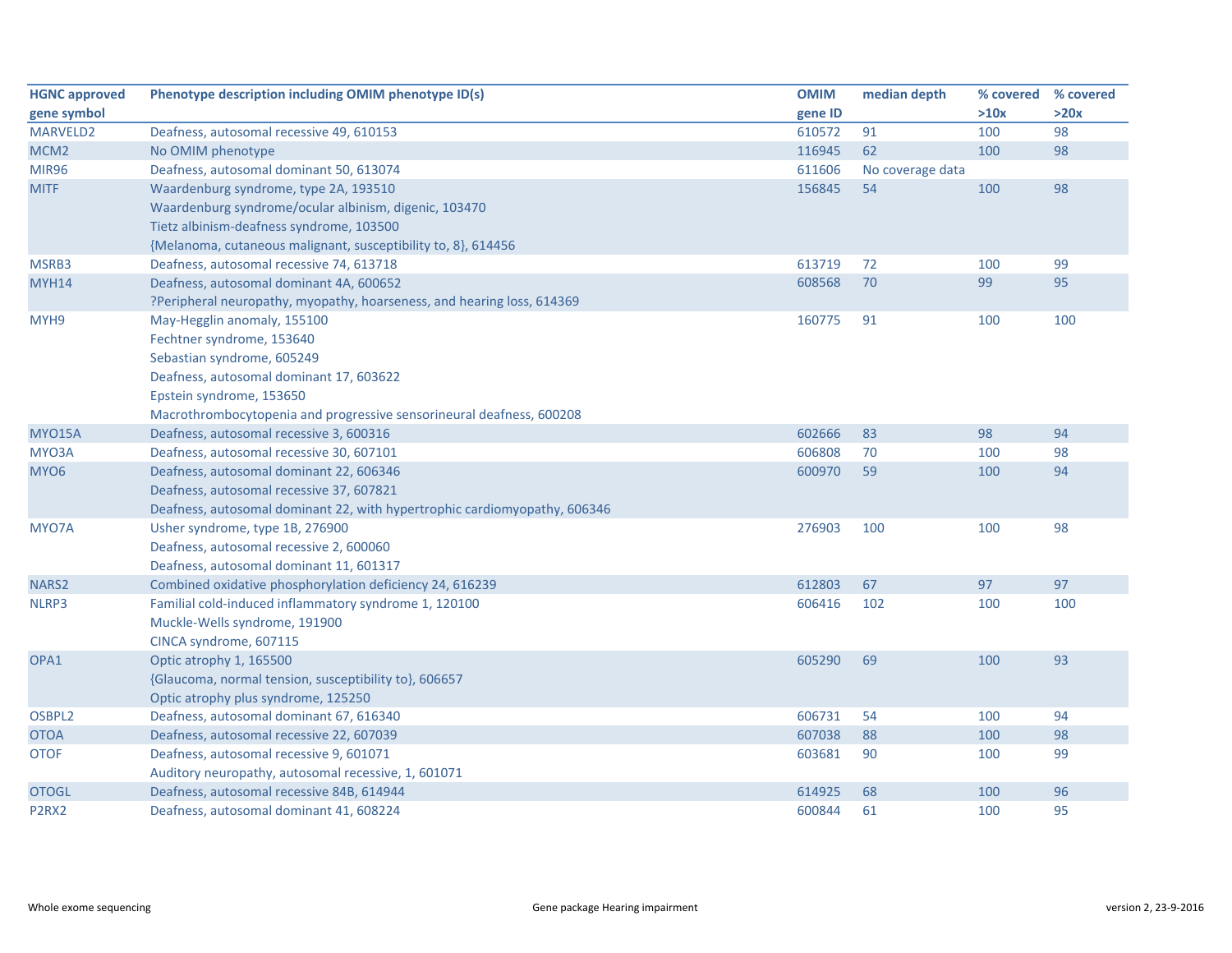| <b>HGNC approved</b> | Phenotype description including OMIM phenotype ID(s)                       | <b>OMIM</b> | median depth |      | % covered % covered |
|----------------------|----------------------------------------------------------------------------|-------------|--------------|------|---------------------|
| gene symbol          |                                                                            | gene ID     |              | >10x | >20x                |
| PAX3                 | Waardenburg syndrome, type 1, 193500                                       | 606597      | 71           | 100  | 100                 |
|                      | Waardenburg syndrome, type 3, 148820                                       |             |              |      |                     |
|                      | Craniofacial-deafness-hand syndrome, 122880                                |             |              |      |                     |
|                      | Rhabdomyosarcoma 2, alveolar, 268220                                       |             |              |      |                     |
| PCDH15               | Usher syndrome, type 1F, 602083                                            | 605514      | 89           | 100  | 98                  |
|                      | Deafness, autosomal recessive 23, 609533                                   |             |              |      |                     |
|                      | Usher syndrome, type 1D/F digenic, 601067                                  |             |              |      |                     |
| PDZD7                | {Retinal disease in Usher syndrome type IIA, modifier of}, 276901          | 612971      | 60           | 99   | 96                  |
|                      | Usher syndrome, type IIC, GPR98/PDZD7 digenic, 605472                      |             |              |      |                     |
| PEX1                 | Peroxisome biogenesis disorder 1A (Zellweger), 214100                      | 602136      | 67           | 100  | 98                  |
|                      | Peroxisome biogenesis disorder 1B (NALD/IRD), 601539                       |             |              |      |                     |
|                      | Heimler syndrome 1, 234580                                                 |             |              |      |                     |
| PEX <sub>6</sub>     | Peroxisome biogenesis disorder 4A (Zellweger), 614862                      | 601498      | 71           | 95   | 91                  |
|                      | Peroxisome biogenesis disorder 4B, 614863                                  |             |              |      |                     |
|                      | Heimler syndrome 2, 616617                                                 |             |              |      |                     |
| PNPT1                | Combined oxidative phosphorylation deficiency 13, 614932                   | 610316      | 33           | 87   | 63                  |
|                      | Deafness, autosomal recessive 70, 614934                                   |             |              |      |                     |
| POU3F4               | Deafness, X-linked 2, 304400                                               | 300039      | 49           | 100  | 100                 |
| POU4F3               | Deafness, autosomal dominant 15, 602459                                    | 602460      | 131          | 100  | 100                 |
| PRPS1                | Gout, PRPS-related, 300661                                                 | 311850      | 59           | 100  | 100                 |
|                      | Phosphoribosylpyrophosphate synthetase superactivity, 300661               |             |              |      |                     |
|                      | Charcot-Marie-Tooth disease, X-linked recessive, 5, 311070                 |             |              |      |                     |
|                      | Arts syndrome, 301835                                                      |             |              |      |                     |
|                      | Deafness, X-linked 1, 304500                                               |             |              |      |                     |
| <b>PTPRQ</b>         | Deafness, autosomal recessive 84A, 613391                                  | 603317      | 69           | 99   | 95                  |
| <b>RDX</b>           | Deafness, autosomal recessive 24, 611022                                   | 179410      | 51           | 100  | 93                  |
| S1PR2                | No OMIM phenotype                                                          | 605111      | 83           | 97   | 89                  |
| SERPINB6             | ?Deafness, autosomal recessive 91, 613453                                  | 173321      | 99           | 100  | 100                 |
| SIX <sub>1</sub>     | Brachiootic syndrome 3, 608389                                             | 601205      | 90           | 100  | 100                 |
|                      | Deafness, autosomal dominant 23, 605192                                    |             |              |      |                     |
| SIX <sub>5</sub>     | Branchiootorenal syndrome 2, 610896                                        | 600963      | 45           | 94   | 82                  |
| <b>SLC17A8</b>       | Deafness, autosomal dominant 25, 605583                                    | 607557      | 81           | 100  | 99                  |
| <b>SLC26A4</b>       | Pendred syndrome, 274600                                                   | 605646      | 82           | 100  | 98                  |
|                      | Deafness, autosomal recessive 4, with enlarged vestibular aqueduct, 600791 |             |              |      |                     |
| <b>SLC26A5</b>       | ?Deafness, autosomal recessive 61, 613865                                  | 604943      | 90           | 100  | 100                 |
| SLC33A1              | Spastic paraplegia 42, autosomal dominant, 612539                          | 603690      | 62           | 100  | 96                  |
|                      | Congenital cataracts, hearing loss, and neurodegeneration, 614482          |             |              |      |                     |
| SLITRK6              | Deafness and myopia, 221200                                                | 609681      | 93           | 100  | 100                 |
| <b>SMPX</b>          | Deafness, X-linked 4, 300066                                               | 300226      | 50           | 100  | 94                  |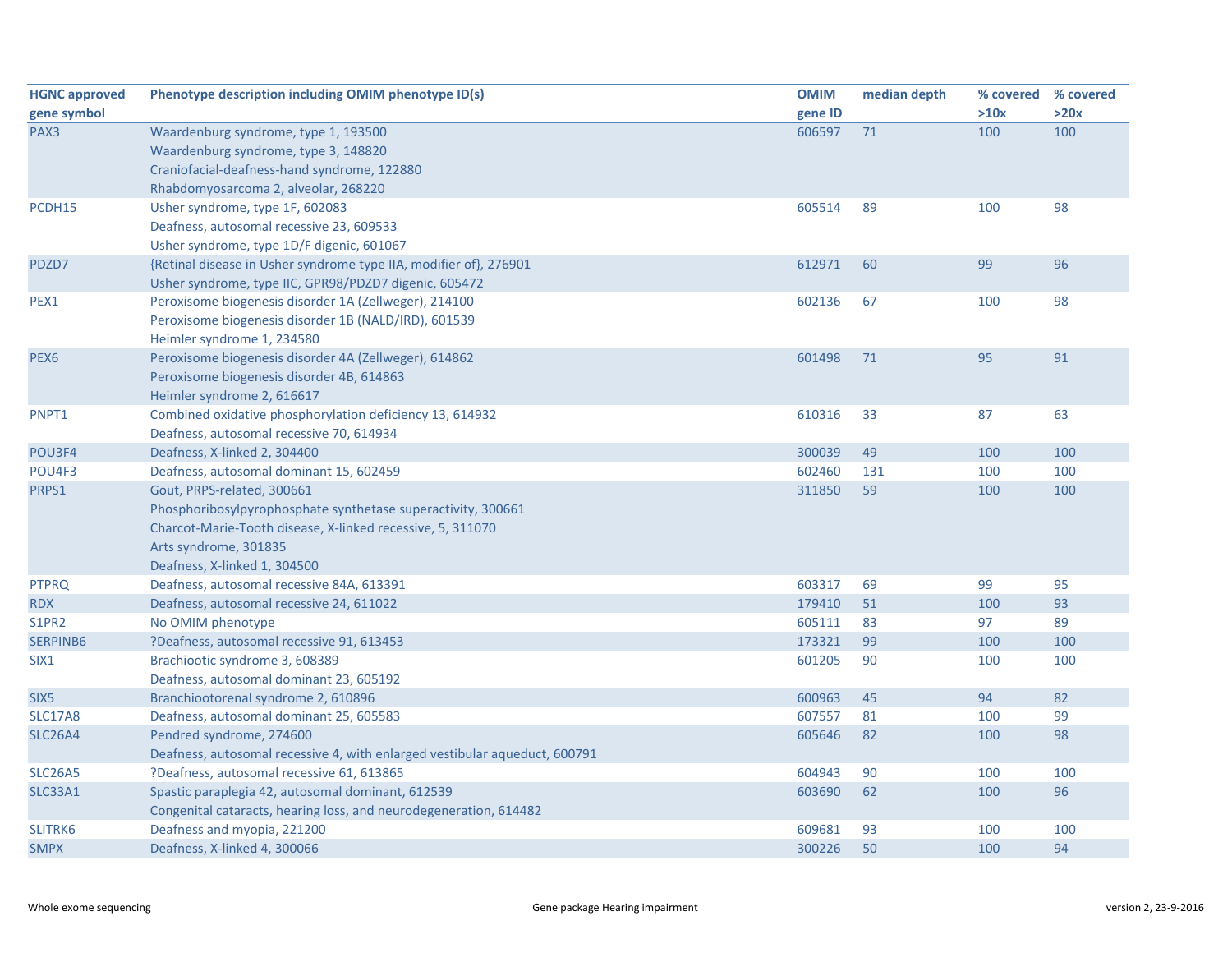| <b>HGNC approved</b> | Phenotype description including OMIM phenotype ID(s)                          | <b>OMIM</b> | median depth | % covered % covered |      |
|----------------------|-------------------------------------------------------------------------------|-------------|--------------|---------------------|------|
| gene symbol          |                                                                               | gene ID     |              | >10x                | >20x |
| SNAI <sub>2</sub>    | Waardenburg syndrome, type 2D, 608890                                         | 602150      | 71           | 100                 | 92   |
|                      | Piebaldism, 172800                                                            |             |              |                     |      |
| <b>SOX10</b>         | Waardenburg syndrome, type 4C, 613266                                         | 602229      | 45           | 99                  | 87   |
|                      | Waardenburg syndrome, type 2E, with or without neurologic involvement, 611584 |             |              |                     |      |
|                      | PCWH syndrome, 609136                                                         |             |              |                     |      |
| <b>STRC</b>          | Deafness, autosomal recessive 16, 603720                                      | 606440      | 73           | 100                 | 97   |
| SYNE4                | Deafness, autosomal recessive 76, 615540                                      | 615535      | 36           | 99                  | 85   |
| <b>TBC1D24</b>       | Myoclonic epilepsy, infantile, familial, 605021                               | 613577      | 92           | 100                 | 100  |
|                      | Epileptic encephalopathy, early infantile, 16, 615338                         |             |              |                     |      |
|                      | DOOR syndrome, 220500                                                         |             |              |                     |      |
|                      | Deafness, autosomal recessive 86, 614617                                      |             |              |                     |      |
|                      | Deafness, autosomal dominant 65, 616044                                       |             |              |                     |      |
| <b>TECTA</b>         | Deafness, autosomal dominant 8/12, 601543                                     | 602574      | 101          | 100                 | 100  |
|                      | Deafness, autosomal recessive 21, 603629                                      |             |              |                     |      |
| TIMM8A               | Mohr-Tranebjaerg syndrome, 304700                                             | 300356      | 42           | 100                 | 100  |
|                      | Jensen syndrome, 311150                                                       |             |              |                     |      |
| TJP2                 | Hypercholanemia, familial, 607748                                             | 607709      | 83           | 100                 | 99   |
|                      | Cholestasis, progressive familial intrahepatic 4, 615878                      |             |              |                     |      |
| TMC1                 | Deafness, autosomal recessive 7, 600974                                       | 606706      | 68           | 100                 | 100  |
|                      | Deafness, autosomal dominant 36, 606705                                       |             |              |                     |      |
| <b>TMEM132E</b>      | No OMIM phenotype                                                             | 616178      | 54           | 93                  | 86   |
| <b>TMIE</b>          | Deafness, autosomal recessive 6, 600971                                       | 607237      | 68           | 99                  | 88   |
| <b>TMPRSS3</b>       | Deafness, autosomal recessive 8/10, 601072                                    | 605511      | 94           | 100                 | 100  |
| <b>TNC</b>           | Deafness, autosomal dominant 56, 615629                                       | 187380      | 64           | 99                  | 92   |
| <b>TPRN</b>          | Deafness, autosomal recessive 79, 613307                                      | 613354      | 49           | 80                  | 71   |
| <b>TRIOBP</b>        | Deafness, autosomal recessive 28, 609823                                      | 609761      | 120          | 100                 | 99   |
| <b>TSPEAR</b>        | Deafness, autosomal recessive 98, 614861                                      | 612920      | 97           | 100                 | 100  |
| <b>TYR</b>           | Albinism, oculocutaneous, type IA, 203100                                     | 606933      | 71           | 100                 | 100  |
|                      | Waardenburg syndrome/albinism, digenic, 103470                                |             |              |                     |      |
|                      | Albinism, oculocutaneous, type IB, 606952                                     |             |              |                     |      |
|                      | [Skin/hair/eye pigmentation 3, light/dark/freckling skin], 601800             |             |              |                     |      |
|                      | {Melanoma, cutaneous malignant, susceptibility to, 8}, 601800                 |             |              |                     |      |
|                      | [Skin/hair/eye pigmentation 3, blue/green eyes], 601800                       |             |              |                     |      |
| USH1C                | Usher syndrome, type 1C, 276904                                               | 605242      | 70           | 100                 | 91   |
|                      | Deafness, autosomal recessive 18A, 602092                                     |             |              |                     |      |
| USH1G                | Usher syndrome, type 1G, 606943                                               | 607696      | 86           | 100                 | 99   |
| USH <sub>2</sub> A   | Usher syndrome, type 2A, 276901                                               | 608400      | 90           | 100                 | 100  |
|                      | Retinitis pigmentosa 39, 613809                                               |             |              |                     |      |